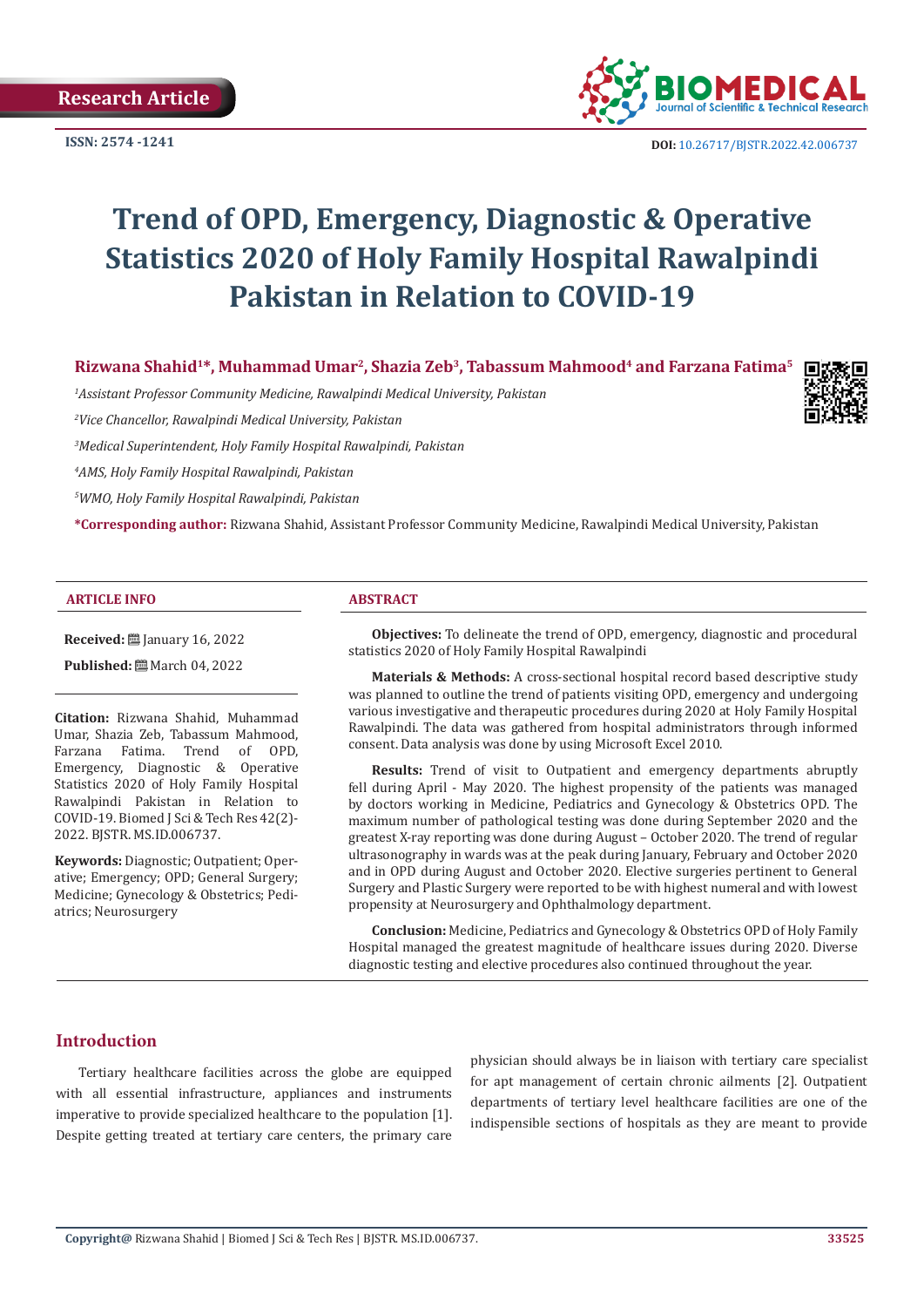diagnostic as well as on spot curative services to the non-admitted patients [3]. Being the third tier of healthcare, importance of our tertiary hospitals for teaching and training of doctors, nurses and paramedics in addition to provision of quality healthcare to the public cannot be neglected [4]. Patients' satisfaction in our teaching hospitals is remarkably correlated with hospitals' administrative services [5]. Minimum Service Delivery Standards (MSDS) indicated by Punjab Healthcare Commission (PHC) are mandated to ensure provision of sufficient diagnostic services and interpretation of investigations by qualified personnel. Adherence to these standards and consideration of the patients' rights is of utmost importance for quality assurance [6]. Accident and Emergency departments of healthcare settings are inevitable to meet the healthcare needs of the patients suffering from acute sickness and urgencies [7]. Demand for emergency care services is multi-faceted [8].

They seemed to be prominently influenced by the severity of illness followed by standard of healthcare, current symptoms and discernment of comfort and satisfaction [9]. The mortality statistics are profoundly important not only to monitor the quality of healthcare of a region but also to systematically measure the health status of the population [10]. The current study is intended to oversee the trend of OPD, emergency in addition to diagnostic and operative statistics 2020 of Holy Family Hospital Rawalpindi. This enumeration will help us to perceive the patients' load of this hospital apart from utilization of its resources in provision of quality healthcare. The analyzed data would also serve as a cornerstone for our policy makers in decision making and hence facilitating in arrangement of relevant healthcare services accordingly.

### **Materials & Methods**

A cross-sectional hospital record based descriptive study was planned to outline the trend of patients visiting the outpatient and emergency departments in addition to the trend of various investigative measures (pathological testing, X-ray, CT scanning, MRI, Regular and Doppler ultrasound) and elective surgeries carried out by various departments of Holy Family Hospital Rawalpindi during 2020. The data was gathered from hospital administrators through informed consent. Data analysis was done by using Microsoft Excel 2010.

#### **Results**

The greatest frequency of OPD cases was reported during January and February 2020 with drastic reduction in April 2020. Likewise the highest propensity of emergency cases was registered during February 2020 at Holy Family Hospital as illustrated below in Figure 1. The highest number of cases were examined and treated in Medicine OPD followed by Paediatrics, Gynecology & Obstetrics OPD during 2020 as depicted below in Figure 2. Holy Family Hospital being a tertiary level healthcare facility is well equipped with all essential diagnostic modalities for investigating the health problems as shown below in Figure 3. Pathology department of Holy Family Hospital is also having an established Pathology department with all advanced machinery, instruments and apparatus to facilitate the general public in their blood, sera and urine testing with highest number of testing carried out during September 2020 as revealed below in Figure 4. Trend of diverse radiographies accomplished during 2020 at HFH along with the trend of regular ultra sonographies and Doppler ultrasound for investigating the ailments are illustrated below in Figures 5a-5c respectively. About 3,854 elective surgeries were done. Of the total 52,476 emergency surgeries carried out at HFH during 2020, approximately 4,332 and 48,144 constituted major and minor operations respectively. The detailed statistics of elective surgeries is depicted below in Figure 6.



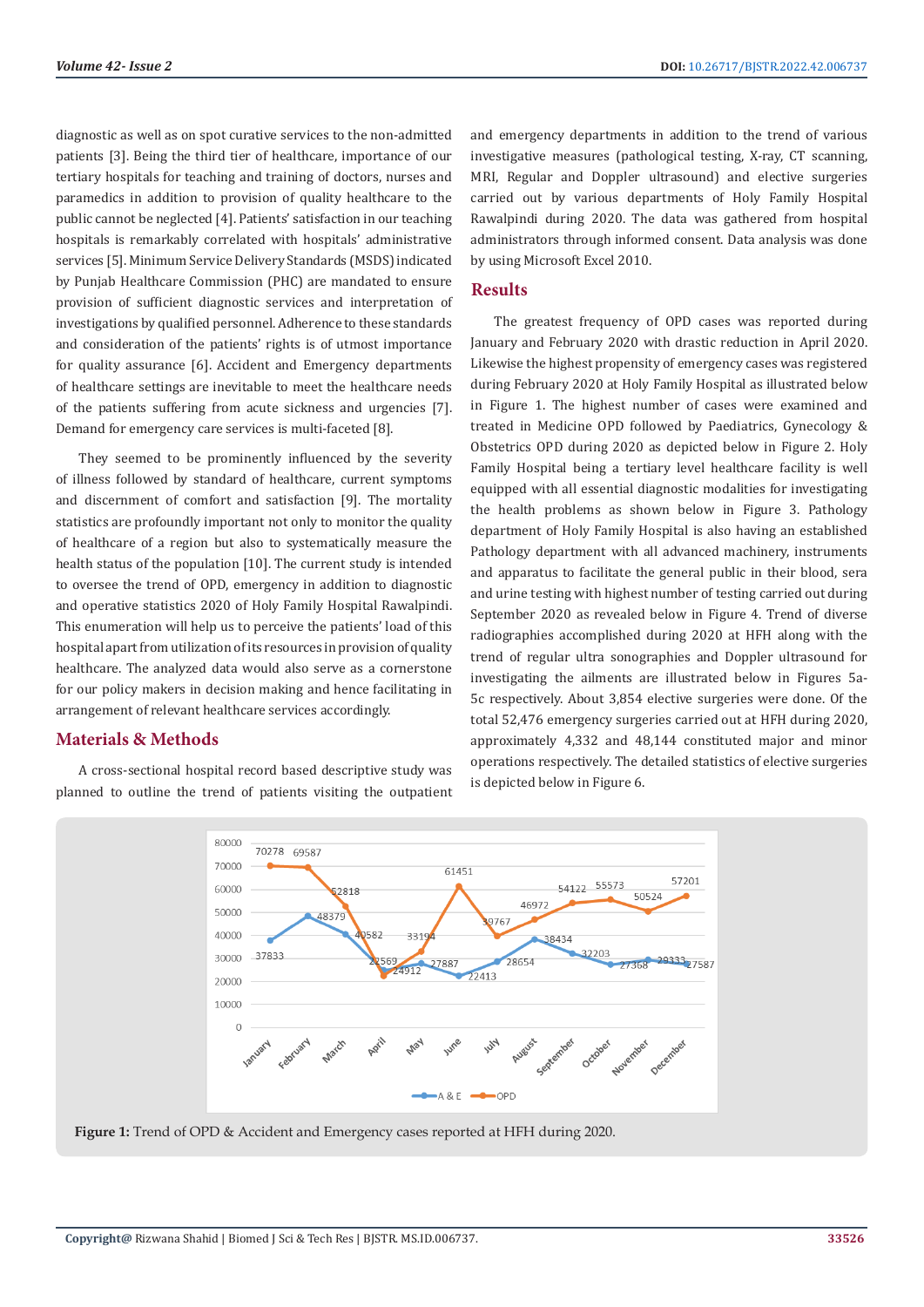

**Figure 2:** OPD cases catered department-wise at Holy Family Hospital during 2020.







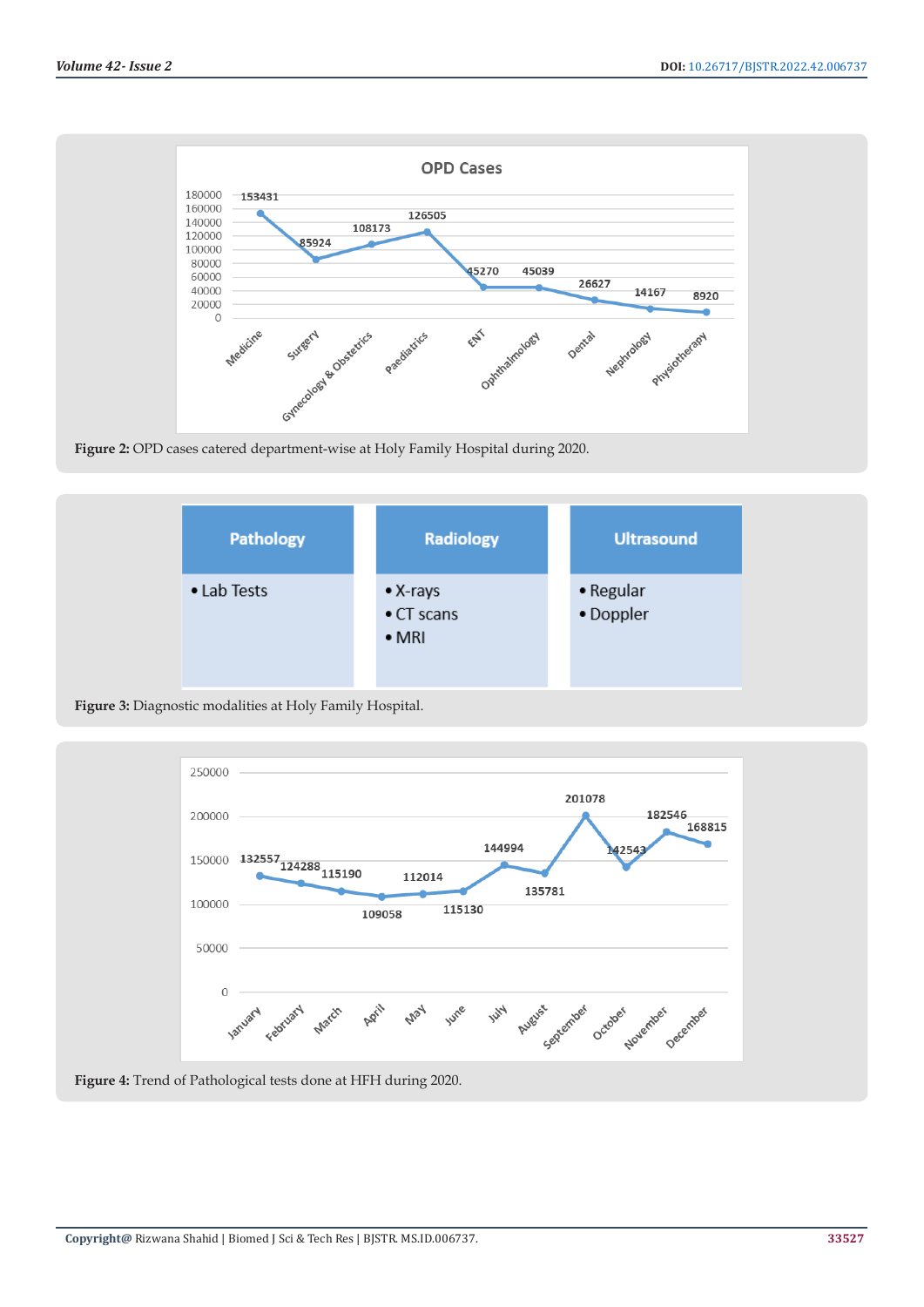

### **Figure 5:**

- a) Trend of Diagnostic Radiographies 2020 at HFH.
- b) Trend of Regular Ultra sonographies at HFH during 2020.
- c) Trend of Doppler Ultrasound at HFH during 2020.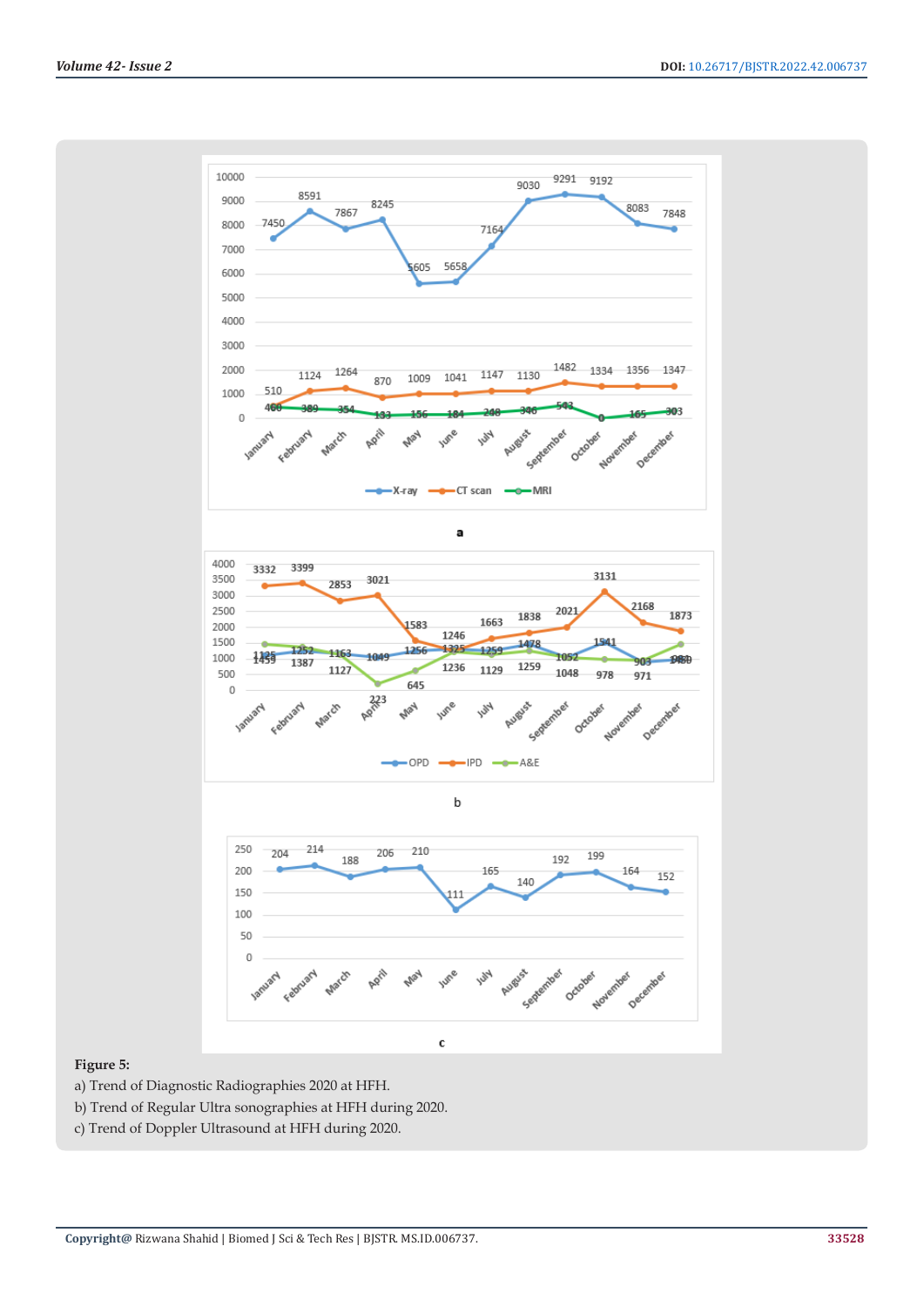

#### **Discussion**

Healthcare facilities are imperative in universal health coverage and being an integral part of healthcare system play a pivotal role in meeting the Sustainable Development Goals (SDGs) [11]. Pakistan's SDG Global rank seems to be escalated by five ranks in 2021 (from 134 in 2020 to 129 in 2021). However our neighboring Asian countries like Bangladesh sustained their SDG rank to 109 both during 2020 and 2021; contrary to this India's rank declined from 117 to 120 in 2021 [12]. Achievement of SDGs by 2030 specifically SDG 3 that is intended to guarantee adequate health and wellbeing for the people belonging to all age groups is primarily attributed to availability, affordability and accessibility to quality healthcare services [13]. The current study reveals the continuity of OPD services amidst COVID pandemic in addition to provision of emergency care; Moreover, OPD healthcare surpassed the Emergency service throughout the year except during April 2020 with highest number of cases attended in Medicine OPD (Figure 1). A study by Makwana K et al was planned in order to upgrade the OPD services of rural based hospital of Gujrat by means of Queuing Network Analysis Methodology. This study was envisioned to study the waiting time of the patients before and during attainment of services at OPD [14]. Patient satisfaction is one of the indicators of the quality of delivered healthcare services.

Although patient care is enormously being provided to ensure the adequacy of healthcare but certain standards need to be evaluated for verification that entails the need of further research in the context of patient satisfaction. A new department of Radiology is recently established at HFH with installation of latest CT scan and MRI machines. This tertiary care health facility is also well-equipped with computerized Pathology lab facilities that operate round the clock for the benefit of general public [15]. Approximately 15 lacs of pathological lab testing was done during 2020 with highest number of testing carried out during September after lifting of lockdown followed by those conducted during November and December 2020. Diagnostic amenities like Radiological and Pathological facilities

are imperative in smooth execution of healthcare facilities [16]. In our study, X-rays were the most frequently conducted radiological testing followed by CT scans and MRI. Apart from facilitating the healthcare providers in appropriate identification of healthcare problem, diverse diagnostic modalities also enable to streamline the apt healthcare management plan [17]. Accurate diagnosis assists in reaching the right conclusion about the treatment of patient and to save his life.

Trend of month-wise regular ultra-sonographies carried out during 2020 in OPDs, wards and Emergency departments and trend of Doppler ultrasounds accomplished for diagnosing the ailments of patients is displayed in Figures 5b & 5c respectively. In addition to importance of ultrasound from obstetric point of view, it significance in diagnosing the causes of pain, swelling or infection to internal body viscera cannot be neglected [18]. This imaging technique has made possible the identification of various complicated healthcare issues early enough to confirm the good prognosis. Being easily accessible to the general public residing in the vicinity of HFH, these diagnostic techniques have made quite convenient the provision of healthcare to the population of Rawalpindi city. Operative facilities were also available here with surgical operation theatres dealing with maximum patient load followed by those of plastic surgery and ENT Operation theatres. Although during mid-March most of our operation theatres were subjected to almost complete closure in order to tackle with COVID-19 turmoil [19]; however, reporting of relatively lessened cases enabled our healthcare professionals to deal with other health-related problems also to ensure appropriate functionality of our healthcare system and continuity of healthcare provision.

#### **Conclusion**

Out Patient Departments of Medicine, Pediatrics and Gynecology & Obstetrics at Holy Family Hospital managed the enormous amount of healthcare issues during 2020. Varied diagnostic testing and elective surgeries were also performed round the year.